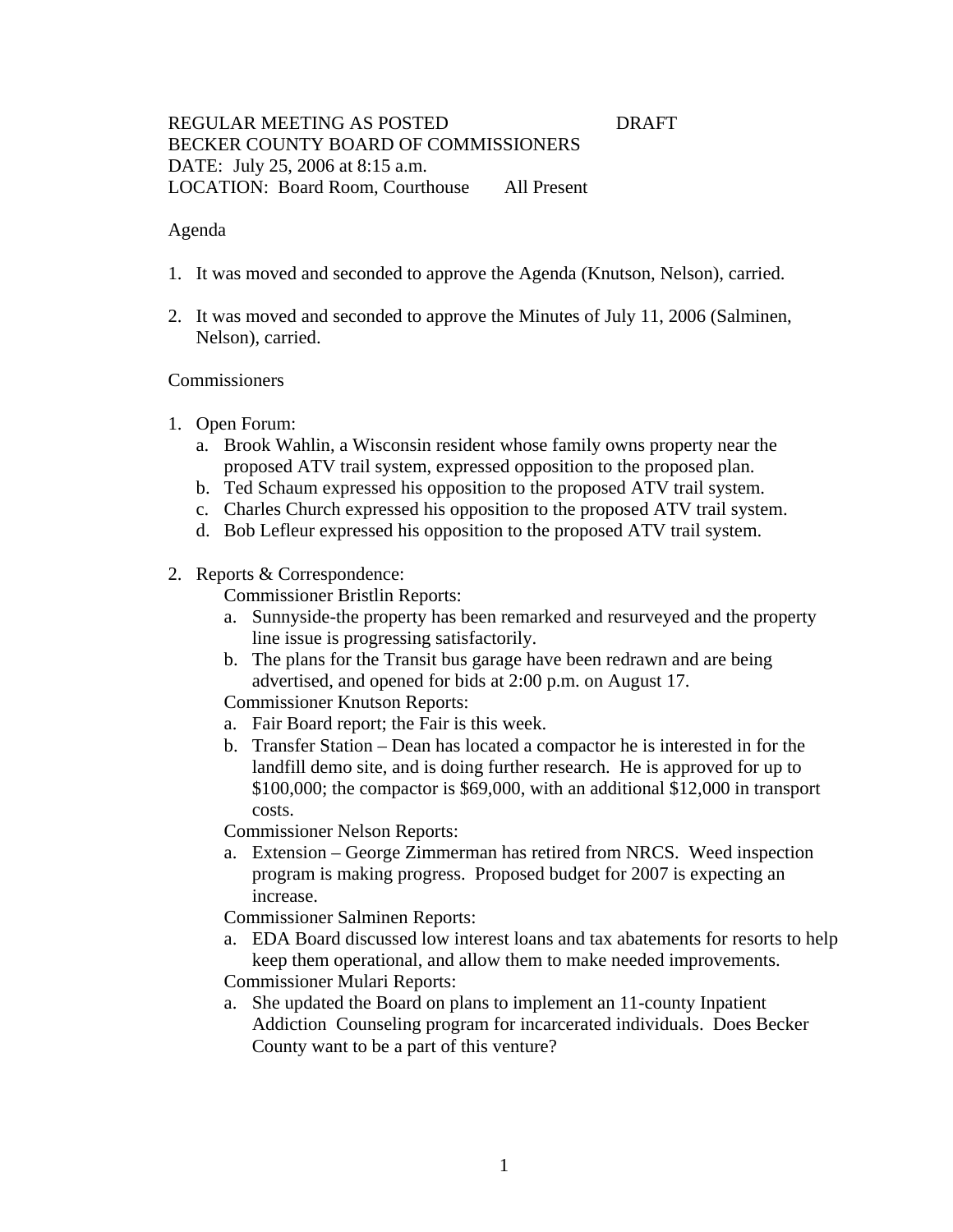- 3. Citizens For Reasonable ATV Use
	- a. Ruth Bergquist informed the Board that the townships have not changed their minds; they are, along with the White Earth Tribe, still opposed to the proposed ATV trail system.
	- b. Mark Veronen presented a resort owner's viewpoint of the proposed ATV trail system.
	- c. Ray Vlasak expressed his opposition to the proposed ATV trail system.
	- d.. Winona LaDuke stated the opinions of the White Earth Land Recovery Project and the White Earth Tribe regarding the proposed ATV trail system.

Auditor

- 1. Licenses & Permits: None at this time.
- 2. Ryan Tangen gave a report on the Swift Plant. Things are going well, and details are coming together.
- 3. An Absentee Ballot Board with 3 paid members needs to be established for the upcoming election.

Finance Committee Minutes

- 1. It was moved and seconded to approve the Claims (Salminen, Nelson), carried.
- 2. It was moved and seconded to approve Resolution 07-06-2H, request for replacement of a Deputy Recorder/Property Tax Specialist, due to a retirement (Salminen, Bristlin), carried.
- 3. Sheriff's personnel request this item is on Sheriff's agenda.
- 4. It was moved and seconded to approve Resolution 07-06-2G, regarding filling the Veterans Service Officer position, due to a retirement (Knutson, Nelson), carried.
- 5. It was moved and seconded to approve the purchase of a laptop computer to use for elections (Salminen, Bristlin), carried.
- 6. It was moved and seconded to approve the lease of a Sharp copier for the Highway Department (Nelson, Knutson), carried.

### Highway

- 1. It was moved and seconded to approve Resolution 07-06-2I, hiring of a Maintenance Worker to fill a vacancy created by a resignation (Salminen, Bristlin), carried.
- 2. Brad Wentz gave a construction update.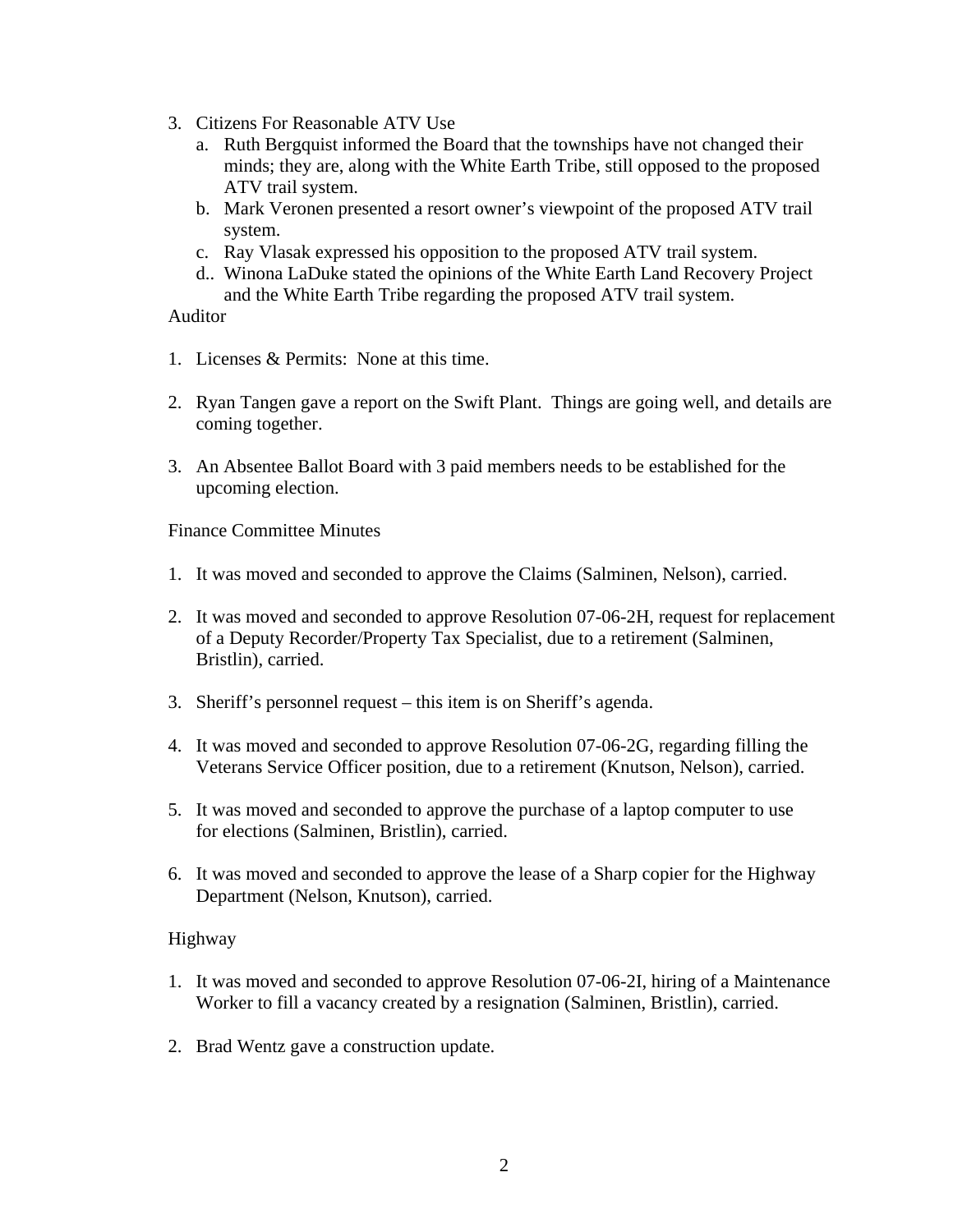## **Sheriff**

- 1. It was moved and seconded to approve Resolution 07-06-2F, hiring a Patrol Deputy from the existing pool to replace a deputy who has been deployed to Iraq (Bristlin, Nelson), carried.
- 2. It was moved and seconded to accept a State grant not to exceed \$18,000.00 to replace a boat, motor and trailer for the Boat & Water division, to be utilized by September 15, 2006 (Bristlin, Knutson), carried.
- 3. Sheriff Gordon gave a brief report on the 10,000 Lakes Festival of the weekend.

### Human Services

- 1. It was moved and seconded to accept the Public Assistance Applications (Salminen, Knutson), carried.
- 2. It was moved and seconded to accept the Case Load Trends report (Salminen, Nelson), carried.
- 3. It was moved and seconded to approve the Human Services Claims (Salminen, Nelson), carried.
- 4. It was moved and seconded to approve the Community Health Claims (Salminen, Knutson), carried.
- 7. It was moved and seconded to approve the Transit Claims (Knutson, Bristlin), carried.

# Don Kleven

1. It was moved and seconded to approve the Easement for waterfowl management rights from William C. Dahnke and Beva R. Dahnke, with the option to rescind by August 8 if road mitigation is a problem (Nelson, Knutson), carried.

Natural Resources Management

- 1. It was moved and seconded to approve the agenda with the following additions: Site Prep contract award; Forest Township Easement request; and July 21 Timber Auction update (Salminen, Bristlin), carried.
- 2. It was moved and seconded to table the ATV Trail-Joint Powers Agreement until August 22 (Knutson, Bristlin), carried.
- 3. It was moved and seconded to approve the establishment of a Master Plan Committee – Tower Road Property, with the Board giving final approval of appointees (Knutson, Nelson), carried.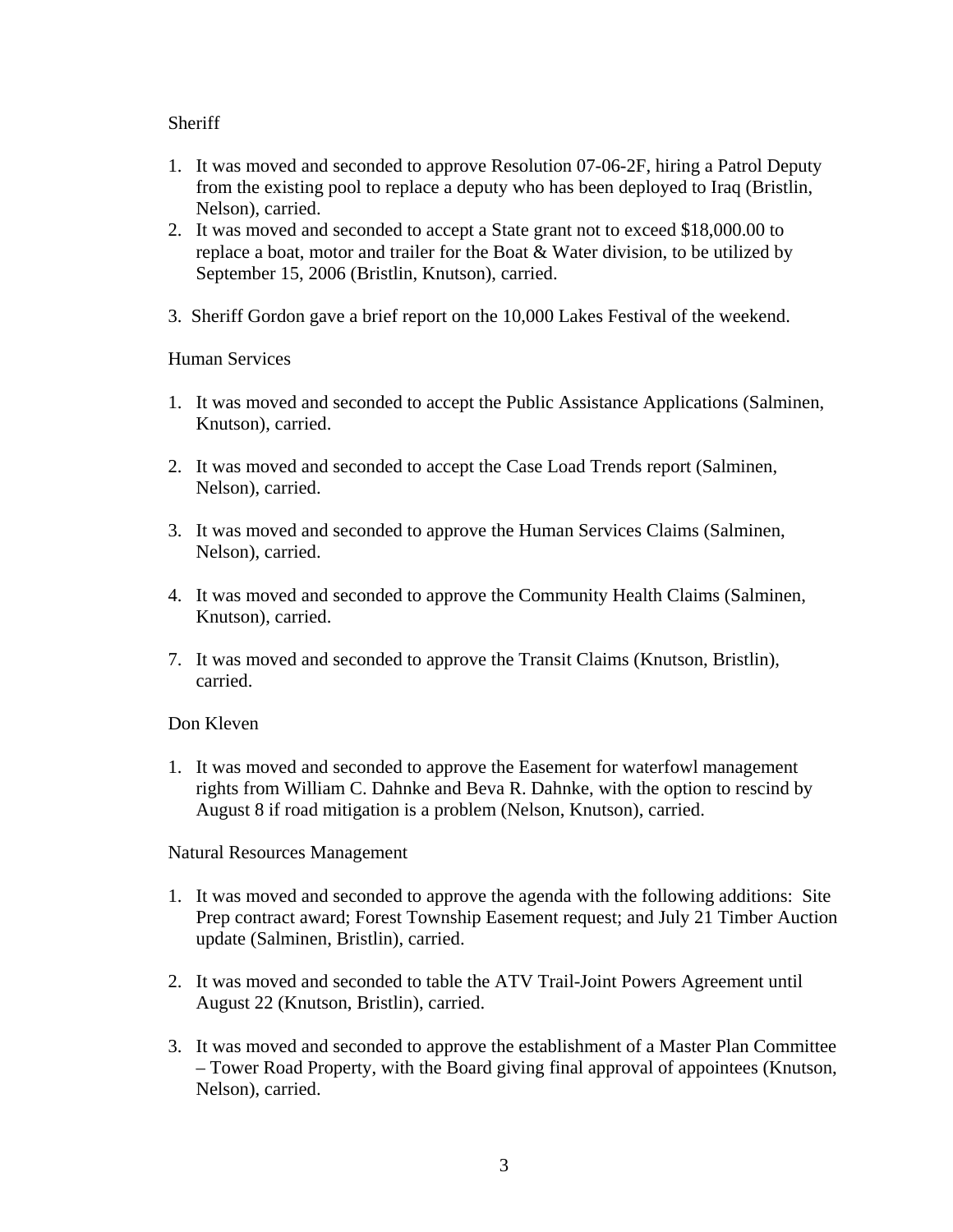- 4. It was moved and seconded to approve funding in the amount of \$2,500.00 for Scenic Byway signs, contingent on the City of Detroit Lakes providing matching funds (Nelson, Knutson), carried.
- 5. It was moved and seconded to concur with the bid of \$33.99 per acre for the Site Preparation Contract (Bristlin, Nelson), carried.
- 6. It was moved and seconded to approve a roadway easement (Gigstead) to Forest Township (Bristlin, Knutson), carried.
- 7. Chip gave a report on the July 21 timber auction.

Planning & Zoning

- 1. No additions to the agenda.
- 2. It was moved and seconded to approve the Certificate of Survey for Phil Seabloom (Knutson, Salminen), carried.
- 3. Minutes of the Planning Commission Meeting of July 18, 2006:
	- 1) FIRST ORDER OF BUSINESS: Ed Kava. It was moved and seconded to concur with the findings and recommendations of the PC to approve the request for a change of zone from agricultural to residential for a 1.51-acre tract based on the fact that the residential use is compatible with the area with the stipulation that the conditional use for commercial storage has been forfeited on the 1.51-acre tract and can only be used for personal storage (Knutson, Salminen), carried.
	- 2) SECOND ORDER OF BUSINESS: Brad Solheim. This application has been tabled at the request of the applicant.
	- 3) THIRD ORDER OF BUSINESS: Bruce Danielson. It was moved and seconded to concur with the findings and recommendations of the PC to approve the certificate of survey for a 4.32 -acre tract based on the fact that it does meet the criteria of the Zoning Ordinance and Subdivision Ordinance, to include the following requirements: 1) maximum hours of operation shall be 7:00 a.m. to 7:00 p.m.; 2) fifteen (15) 5 to 6 foot evergreen trees shall be moved on site; 3) no outside storage; 4) there shall be a 10 foot sidewall; 5) there shall be only one (1) sign on the building; 6) there shall be directional lighting focusing downward (Nelson, Knutson), carried. It was moved and seconded to concur with the findings and recommendations of the PC to approve a conditional use permit for an office and storage area for a personal construction business as outlined in the proposal presented to the PC on 7/18/06 and on file with the Zoning Office (Nelson, Salminen), carried.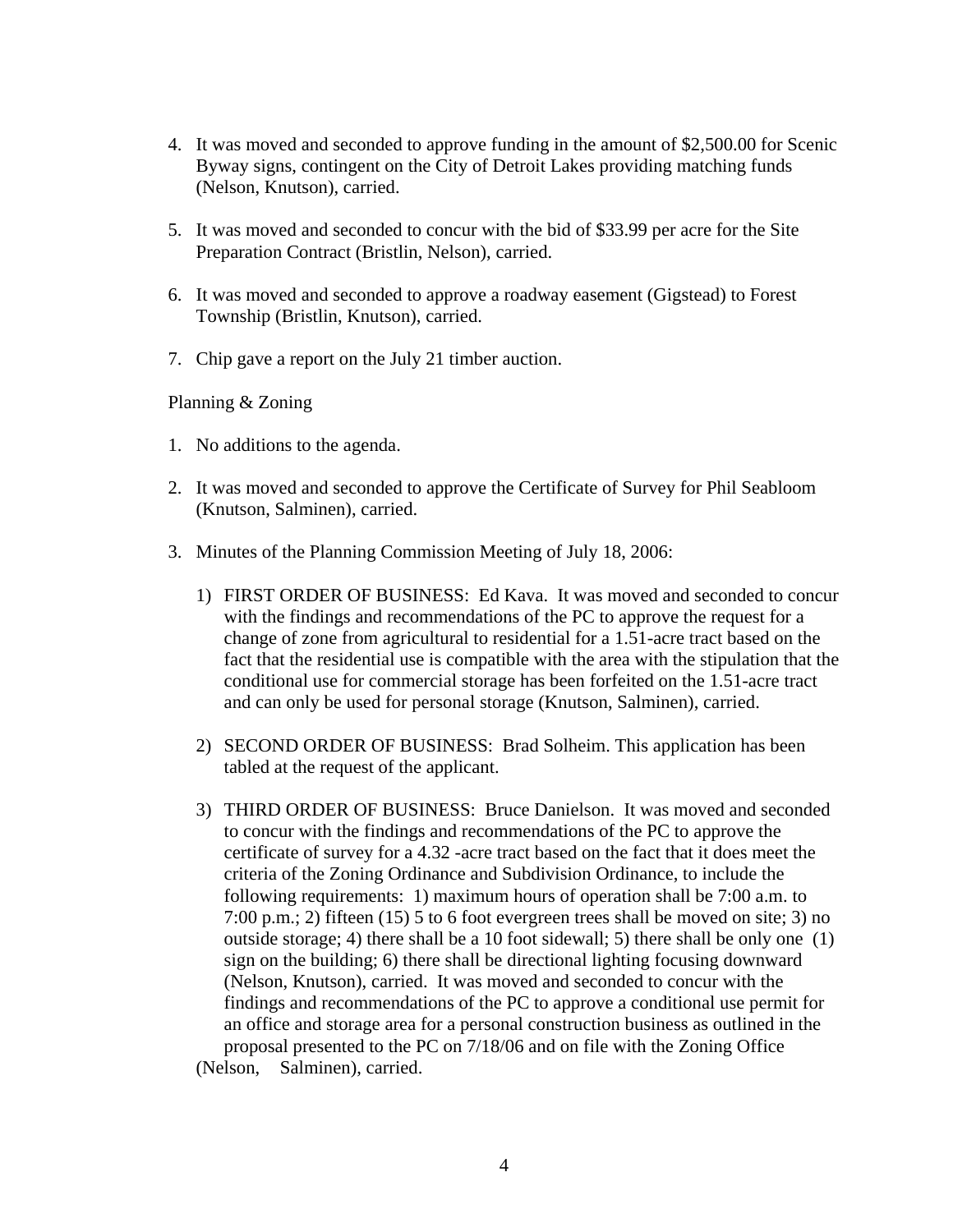- 4) FOURTH ORDER OF BUSINESS: Chet Collins. It was moved and seconded to concur with the findings and recommendations of the PC to approve the change of zone from agricultural to residential and approve the certificate of survey for 3 lots (1.36 acres, 3.90 acres and 3.20 acres) based on the fact that it does meet the criteria of the Zoning Ordinance and Subdivision Ordinance (Nelson, Bristlin), carried.
- 5) FIFTH ORDER OF BUSINESS: Vern & Lori Peterson. It was moved and seconded to concur with the findings and recommendations of the PC to approve a conditional use permit to allow a craft shop based on the fact that it would not be detrimental to the surrounding area with the stipulation that if a structure is moved onto or built on the property, that the structure meet the required setbacks (Knutson, Salminen), carried.
- 6) SIXTH ORDER OF BUSINESS: Doug Askelson. It was moved and seconded to concur with the findings and recommendations of the PC to approve the certificate of survey for two lots, based on the fact that the survey meets the criteria of the Zoning Ordinance and Subdivision Ordinance (Nelson, Bristlin), carried.
- 7) SEVENTH ORDER OF BUSINESS: Keith & Brandy Johnson. It was moved and seconded to concur with the findings and recommendations of the PC to approve the certificate of survey for two tracts of land (3.67 acres and 2.93 acres) based on the fact that the certificate of survey meets the criteria of the Zoning Ordinance and Subdivision Ordinance (Bristlin, Knutson), carried.
- 8) EIGHTH ORDER OF BUSINESS: Lyle Dodes. It was moved and seconded to concur with the findings and recommendations of the PC to approve the change of zone from agricultural to residential and approval of a certificate of survey consisting of three lots  $(60,100 \text{ sq ft}; 40,600 \text{ sq ft})$ ; and  $(44,100 \text{ sq ft})$  and two tracts to be joined to existing tracts based on the fact that the survey does meet the criteria of the Zoning Ordinance and Subdivision Ordinance (Salminen, Bristlin), carried.
- 9) NINTH ORDER OF BUSINESS: Don Skarie. It was moved and seconded to concur with the findings and recommendations of the PC to approve the preliminary plat consisting of five (5) lots in an agricultural zone based on the fact that the preliminary plat meets the criteria of the Zoning Ordinance and Subdivision Ordinance (Bristlin, Salminen), carried.
- 10) TENTH ORDER OF BUSINESS: Todd Steeke. It was moved and seconded to concur with the findings and recommendations of the PC to approve the change of zone and certificate of survey for one lot (119,400 sq ft in size) with the stipulation that a new, recordable easement, 33 ft in width across the most satisfactory location on the easterly side of the property, be conveyed to the Thompson's based on the fact that the change of zone and survey meet the criteria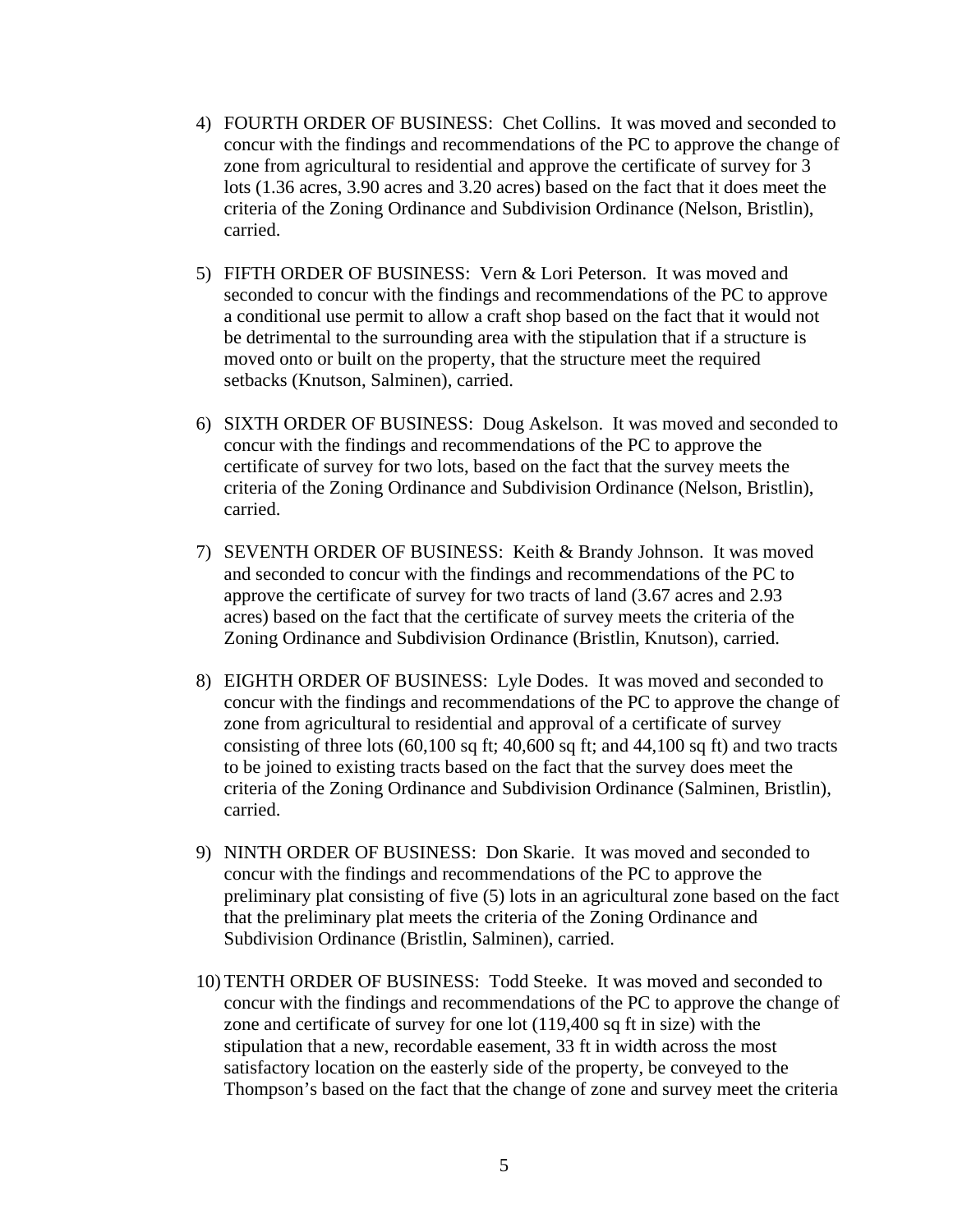of the Zoning Ordinance and Subdivision Ordinance (Salminen, Knutson), carried.

- 11) ELEVENTH ORDER OF BUSINESS: Sandra Tweeten. It was moved and seconded to concur with the findings and recommendations of the PC to approve the certificate of survey for two lots (17.0 acres and 13.6 acres) based on the fact that the survey meets the criteria of the Zoning Ordinance and Subdivision Ordinance (Knutson, Nelson), carried.
- 12) TWELFTH ORDER OF BUSINESS: Steven Strawsell. It was moved and seconded to concur with the findings and recommendations of the PC to approve the certificate of survey for two lots (17.0 acres and 13.6 acres) based on the fact that the survey meets the criteria of the Zoning Ordinance and Subdivision Ordinance (Salminen, Bristlin), carried.
- 13) THIRTEENTH ORDER OF BUSINESS: Final Plat of Bijou Lake Estates, Jona Baer, Developer. It was moved and seconded to concur with the findings and recommendations of the PC to approve the final plat of Bijou Lake Estates based on the fact that it does meet the criteria of the Zoning Ordinance and Subdivision Ordinance (Nelson, Knutson), carried.
- 14) FOURTEENTH ORDER OF BUSINESS: Final Plat of County 32 Storage Condominiums, Gary Heitkamp, Developer. It was moved and seconded to concur with the findings and recommendations of the PC to approve the final plat of County 32 Storage Condominiums based on the fact that it does meet the criteria of the Zoning Ordinance and Subdivision Ordinance (Bristlin, Salminen), carried.
- 15) FIFTEENTH ORDER OF BUSINESS: Final Plat of The Lakes Toybox, First Supplemental Addition, Bruce Qvammen, Developer. It was moved and seconded to concur with the findings and recommendations of the PC to approve the final plat of The Lakes Toybox, First Supplemental Addition based on the fact that it does meet the criteria of the Zoning Ordinance and Subdivision Ordinance (Nelson, Salminen), carried.
- 16) SEVENTEENTH ORDER OF BUSINESS: Top Brass Estates, Bruce Qvammen Developer. It was moved and seconded to concur with the findings and recommendations of the PC to amend the original motion to allow the Technical Review Panel to choose the most appropriate location for the dock based on the fact that the Department of Natural Resources will not locate the dock (Salminen, Bristlin), carried.
- 4. Zoning Ordinance Amendment Recommendations It was moved and seconded to approve the proposals recommended by the PC (Bristlin, Salminen); motion and second withdrawn in order to review all proposals.